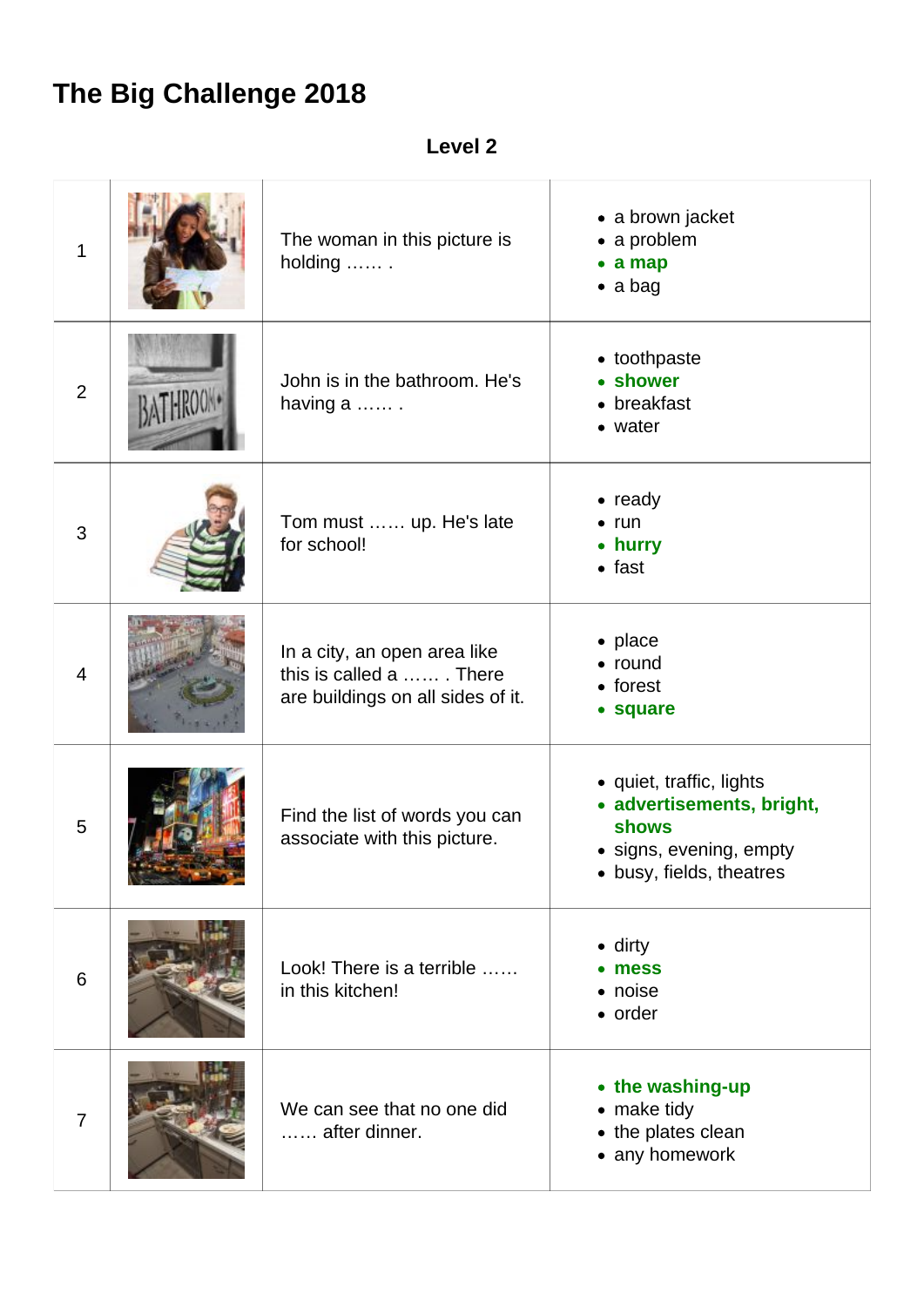| 8  |                                                                                                                                                                                                                                                                                                                                                                                                                   | Find the list of things that you<br>normally find in a kitchen. | • a storm, a fridge, a teapot<br>• knives, pans, a wardrobe<br>• flour, an oven, dishes<br>• rice, a baker, oil                                                                                                            |
|----|-------------------------------------------------------------------------------------------------------------------------------------------------------------------------------------------------------------------------------------------------------------------------------------------------------------------------------------------------------------------------------------------------------------------|-----------------------------------------------------------------|----------------------------------------------------------------------------------------------------------------------------------------------------------------------------------------------------------------------------|
| 9  | <b>Frampton</b> &<br>Saturday 22 students from Year 33 set<br>edi. Castle with Mrs Boll, the history to<br>spechi teacher. Everyone brought plct<br>a scenar blood. In the mockets we ended I<br>di, air taoir a boilt blo air the Auon. We are<br>of when we'were in the castle! We need<br>and solid, yo, if you lead any, pleas<br>Pramptonschool.uk.com, The cu<br>week, so send them soon, please!<br>New 10 | This text is from                                               | • a website<br>• a postcard<br>• a local paper<br>$\bullet$ a letter                                                                                                                                                       |
| 10 | Frampton<br>unlay 22 students from Your 37 now<br>raick Cards with Mrs Boll, the Nature to<br>generative teacher. Everyone brought plcs<br>a great likes, by the modeleg set studed I<br>, we took a bold top an the mon. We we<br>when we were in the castle! We need<br>this website, so, if you lead any, pleas<br>a texth's reproceduol uk zam. The ta<br>eak, so send them soon, please                      | How many people went on the<br>trip?                            | • Twenty-two.<br>• Twenty-four.<br>$\bullet$ Ten.<br>• Thirty-three.                                                                                                                                                       |
| 11 | Frampton<br>rip to Miarvich<br>Saturday 32 shadents free<br>eick Castle with Mrs Boll, the history ter<br>espachi teacher. Everyone brought plcs<br>eye, by the monining but studied.<br>we tack a bold top an the Auto. We we<br>if when we were in the centle! We need<br>an this website, so, if you lead any, please<br>nactor@framptonichool.uk.com. The ca<br>week, so send them soon, please!              | The Avon is                                                     | • a place near Warwick<br>• the name of a river<br>• a famous monument<br>• a small bus                                                                                                                                    |
| 12 | <b>Frampton</b> &<br>to to Miarvich<br>Letoning 22 students from Year 10 see<br>ock Castle with Mrs Boll, the history tes<br>prography teacher. Everyone brought plcs<br>eye, by the monining but studied.<br>VINES ALLOCATION CONTROL<br>R. so send them soon, plat                                                                                                                                              | Find the sentence that is<br><b>DEFINITELY</b> true.            | • The trip was on a Saturday<br>in April.<br>• The weather was better in<br>the afternoon than in the<br>morning.<br>• Greg didn't take any photos<br>of the trip.<br>• Greg is looking for people<br>who can take photos. |
| 13 |                                                                                                                                                                                                                                                                                                                                                                                                                   | I often  lunch in the<br>school cafeteria.                      | $\bullet$ eats<br>$\bullet$ drink<br>• have<br>• am having                                                                                                                                                                 |
| 14 |                                                                                                                                                                                                                                                                                                                                                                                                                   | We're  to visit Ireland in<br>the summer.                       | • going<br>• went<br>• want<br>$\bullet$ can                                                                                                                                                                               |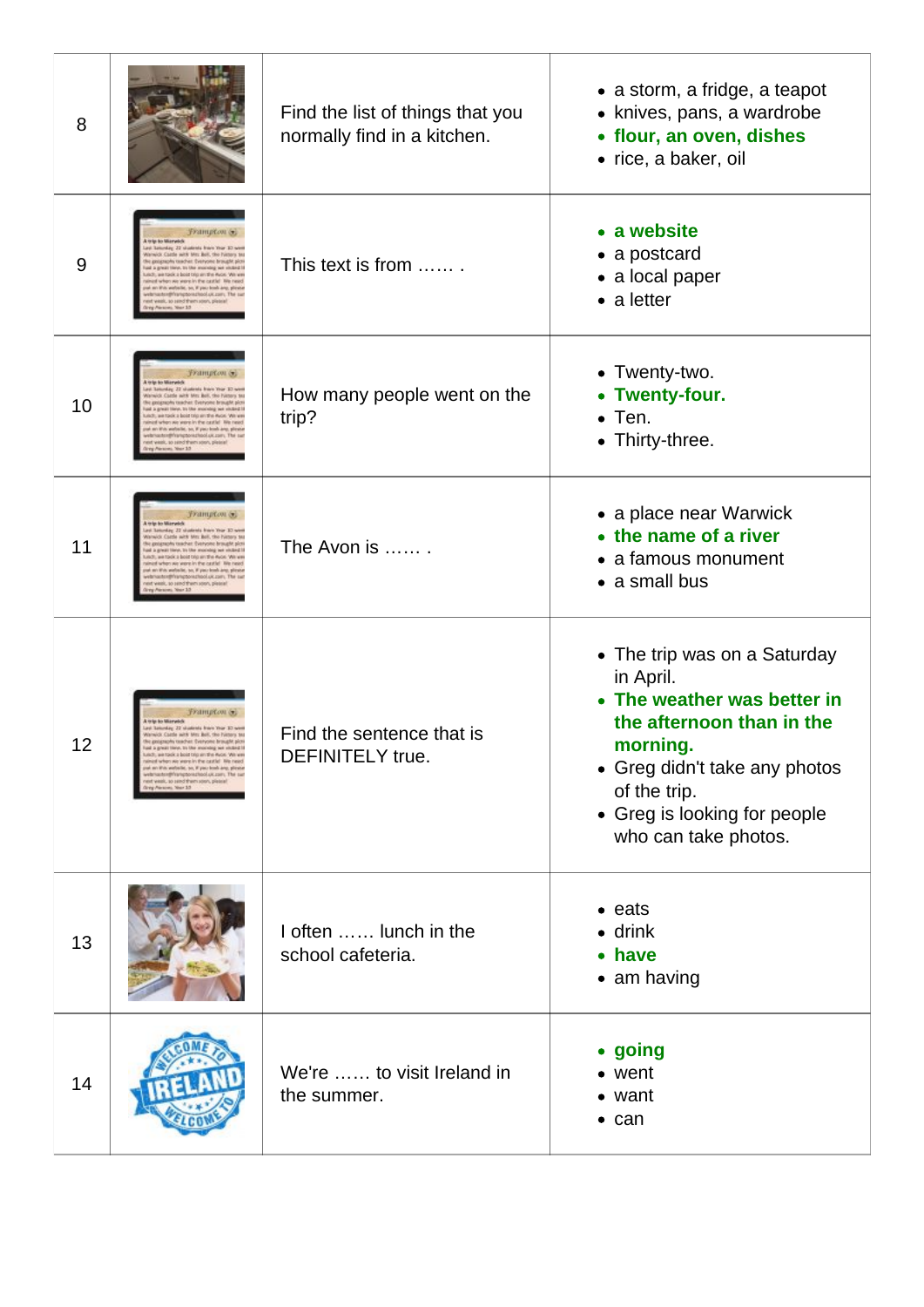| 15 | "Did you  the spider in the<br>bath?" "Yes, and I was<br>scared!" | • saw<br>$\bullet$ found<br>• can see<br>• see                                                                     |
|----|-------------------------------------------------------------------|--------------------------------------------------------------------------------------------------------------------|
| 16 | A lion is  a mouse.                                               | $\bullet$ big as<br>• bigger than<br>• more dangerous<br>$\bullet$ faster                                          |
| 17 | Would you  ice-cream<br>with your apple pie?                      | $\bullet$ like a<br>$\bullet$ want a<br>• like some<br>$\bullet$ to have                                           |
| 18 | If she takes her medicine<br>every day, she  very<br>quickly.     | • will get better<br>• going to feel better<br>• is getting strong<br>• feels much better                          |
| 19 | is my favourite colour.                                           | • Grey<br>• Read<br>• Violin<br>• Write                                                                            |
| 20 | The  is part of a<br>computer.                                    | • building<br>• watch<br>• keyboard<br>$\bullet$ chest                                                             |
| 21 | What can you see in the<br>picture?                               | · Sugar, oranges, a cup.<br>• Cornflakes, juice, a fork.<br>· Sausages, a glass, milk.<br>• Coffee, eggs, a spoon. |
| 22 | If you look  this<br>telescope, you can see the<br>stars.         | • across<br>• over<br>• through<br>• out of                                                                        |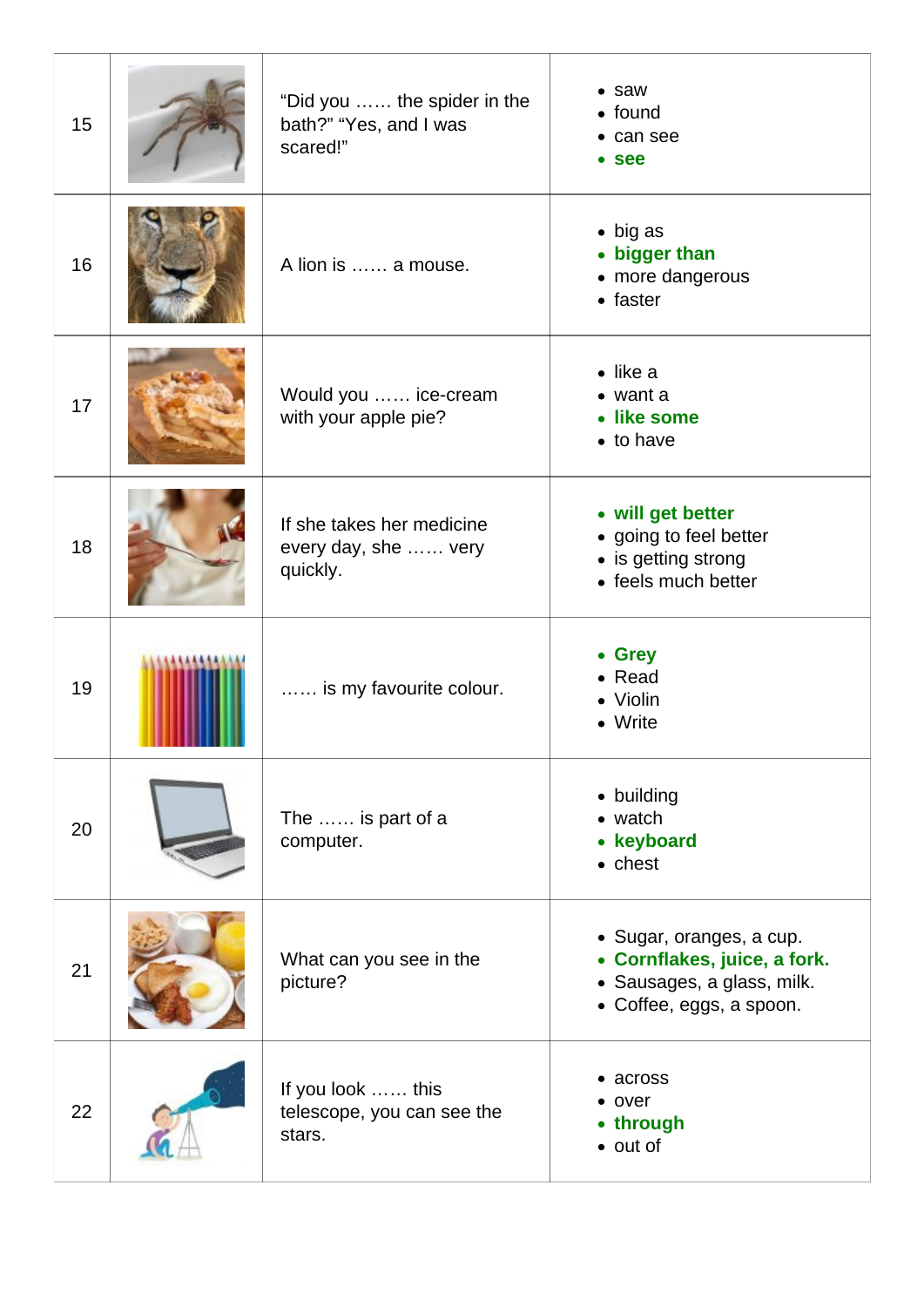| 23 | [AUDIO] | Listen. What's the word?                                                | $\bullet$ boot<br>$\bullet$ but<br>• bought<br>$\bullet$ boat                       |
|----|---------|-------------------------------------------------------------------------|-------------------------------------------------------------------------------------|
| 24 | [AUDIO] | Listen. The two words rhyme.<br>Find the two words that don't<br>rhyme. | $\bullet$ try, high<br>• eight, late<br>• friend, send<br>· food, good              |
| 25 | [AUDIO] | Listen and complete this<br>"family" of words.                          | • shout<br>• frighten<br>$\bullet$ enjoy<br>• amuse                                 |
| 26 |         | [AUDIO]                                                                 | • In the south.<br>• In the east.<br>• In the north.<br>• In the west.              |
| 27 |         | [AUDIO]                                                                 | • Edinburgh.<br>• New York.<br>• Dover.<br>• Liverpool.                             |
| 28 |         | [AUDIO]                                                                 | • The London Eye.<br>• Big Ben.<br>• St Paul's Cathedral.<br>• The Tower of London. |
| 29 |         | [AUDIO]                                                                 | • The Submarine.<br>• The Tunnel.<br>• The Tube.<br>• The Metro.                    |
| 30 | [AUDIO] | Listen. What can you say to<br>your friend?                             | • "Be careful."<br>• "Don't worry."<br>• "I'm very sorry."<br>• "Enjoy your trip."  |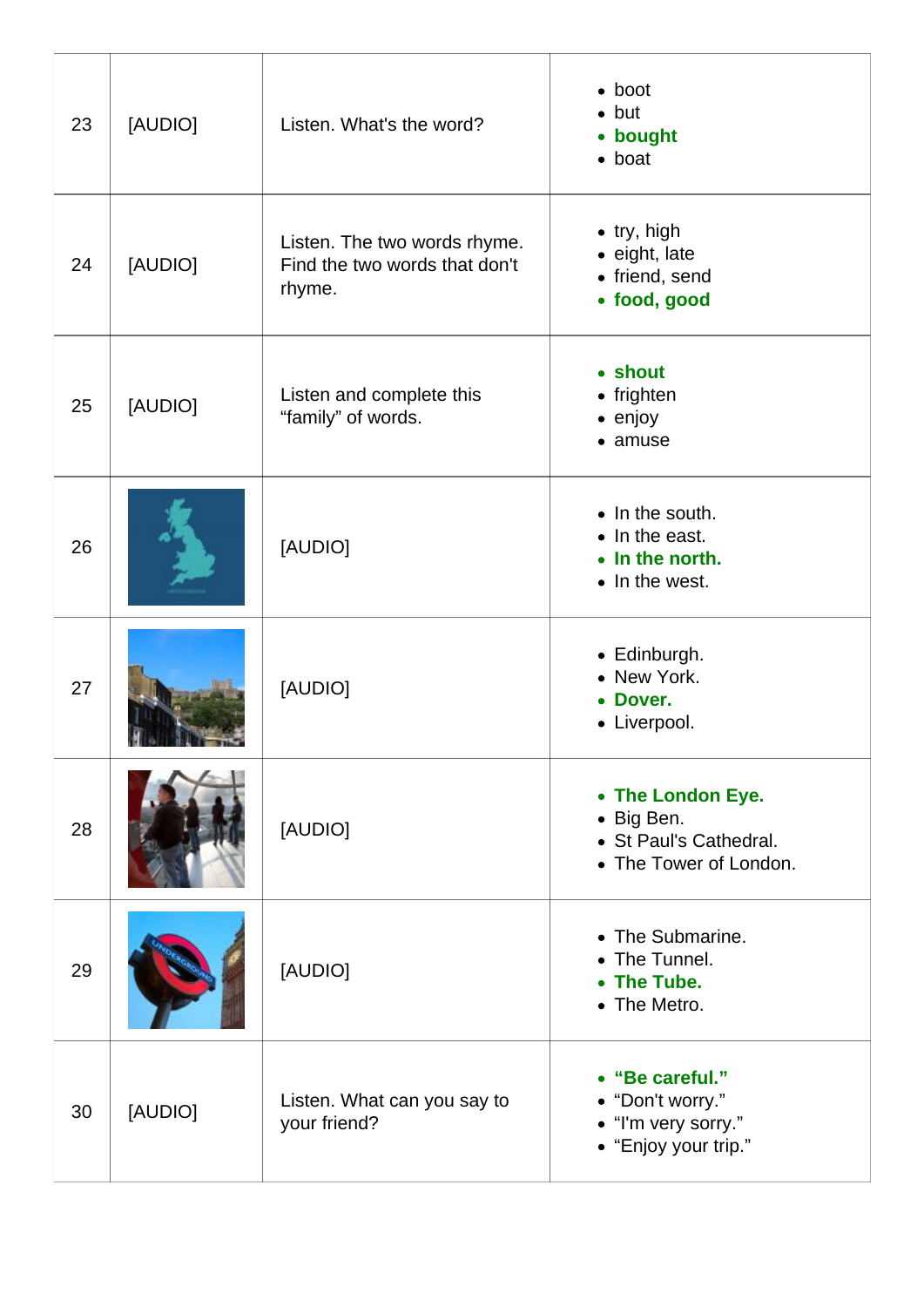| 31 | [AUDIO] | Listen and find the right<br>message to write on the card. | • "Well done."<br>• "Good luck."<br>• "Happy Easter."<br>• "Best wishes."                                                                                                        |
|----|---------|------------------------------------------------------------|----------------------------------------------------------------------------------------------------------------------------------------------------------------------------------|
| 32 |         | [AUDIO]                                                    | • "Turn it off!"<br>• "Switch it on!"<br>• "Put it out!"<br>• "Close it down!"                                                                                                   |
| 33 | [AUDIO] | Listen. What can you say to<br>the old man?                | • "Can you sit down?"<br>• "Do you want a chair?"<br>• "Please have my seat."<br>• "I can give you a hand."                                                                      |
| 34 |         | [AUDIO]                                                    | • A television programme.<br>$\bullet$ A bus.<br>• A computer game.<br>• A friend's 16th birthday<br>party.                                                                      |
| 35 | [AUDIO] | Listen and finish the man's<br>sentence.                   | • "I'd like to buy it, please."<br>• "can I change it,<br>please?"<br>$\bullet$ "can I put it on?"<br>• " I need some money."                                                    |
| 36 | [AUDIO] | What can you say about<br>Lucy?                            | • Helen's mother knows her.<br>• She doesn't go to Helen's<br>school.<br>• She lives very near Helen.<br>• She and Helen are old<br>friends.                                     |
| 37 | [AUDIO] | Listen. What are they doing?                               | • They're shopping on the<br>Internet and want to pay.<br>• They're in a car park and<br>want to leave.<br>• They want to cross a street.<br>• They want to go into a<br>museum. |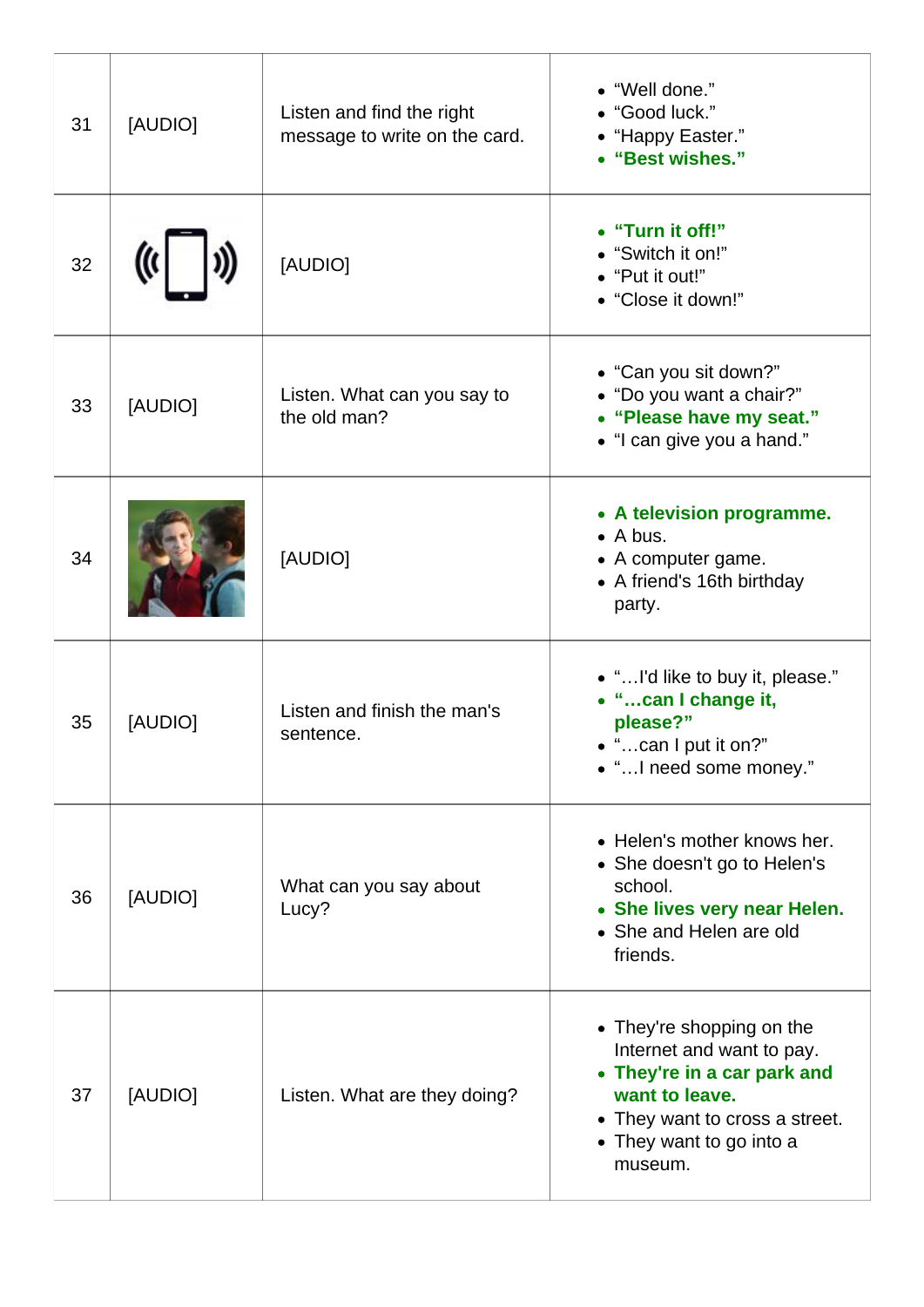| 38 | [AUDIO] | Listen. Emma agrees with<br>Paul, so what can she say<br>now?                         | $\bullet$ "Yes, I think."<br>$\bullet$ "I am too."<br>$\bullet$ "So do I."<br>• "That's mine too."                                                                                                                                      |
|----|---------|---------------------------------------------------------------------------------------|-----------------------------------------------------------------------------------------------------------------------------------------------------------------------------------------------------------------------------------------|
| 39 | [AUDIO] | Listen. What's the man's job?                                                         | $\bullet$ A mechanic.<br>• A dry cleaner.<br>• A hairdresser.<br>• An optician.                                                                                                                                                         |
| 40 | [AUDIO] | Listen and find the true<br>sentence.                                                 | • Phil got 50% in his<br>chemistry exam.<br>• Phil usually gets good marks<br>in chemistry and physics.<br>• Phil's father is very angry<br>because of Phil's results.<br>• Next term, Phil isn't going<br>to study science.            |
| 41 | [AUDIO] | Listen. Find a title for this<br>"family" of words.                                   | • Holiday activities<br>• Things to do in the snow<br>• Home hobbies<br>• Games and sports                                                                                                                                              |
| 42 |         | "I'm sorry," this woman is<br>saying. "The restaurant is full<br>tables left at all." | • booked. We haven't got any<br>• of people. All the<br>• up. There are no<br>• tonight. None of the                                                                                                                                    |
| 43 |         | This is a road sign in the USA.<br>How far is it to Las Vegas?                        | • Less than 19 kilometres.<br>• About 10 kilometres.<br>• More than 40 kilometres.<br>• About 30 kilometres.                                                                                                                            |
| 44 | [AUDIO] | Listen and find the sentence<br>that certainly is NOT true.                           | • Kevin's father is going to get<br>a nice surprise.<br>• Kevin has got a birthday<br>present for his father.<br>• Kevin is going to hide<br>something in his bedroom<br>closet.<br>• Kevin and his mother want<br>to surprise someone. |